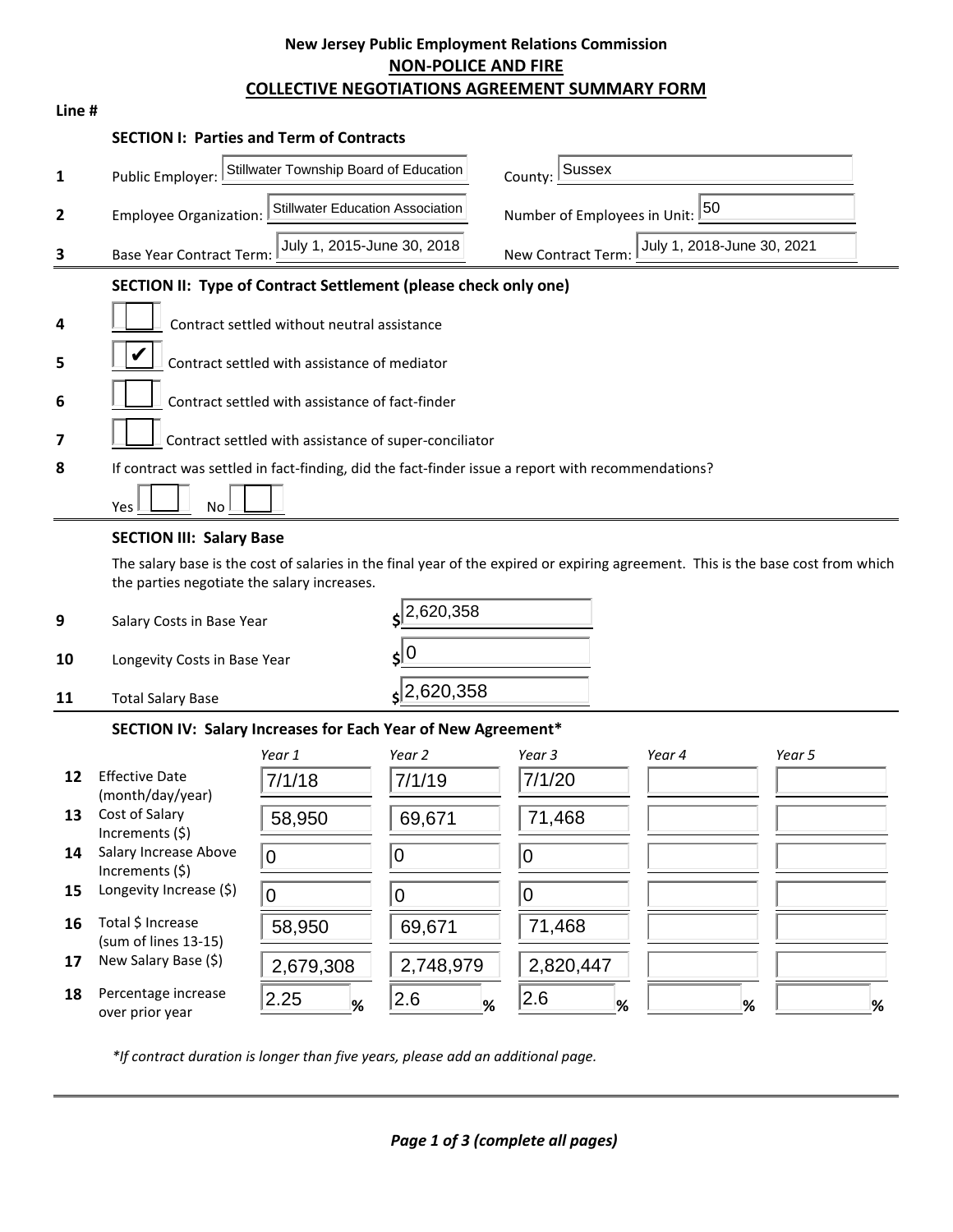## **SECTION V: Increases in Other Contractual Economic Items or Newly Added Economic Items\***

| 19 | <b>Item Description</b><br>Overnight Trips | <b>Base Year</b><br>Cost(5)<br>1250 | Year 1<br>Increase (\$)<br>500 | Year <sub>2</sub><br>Increase (\$)<br>0 | Year 3<br>Increase (\$)<br>10 | Year 4<br>Increase (\$) | Year 5<br>Increase (\$) |
|----|--------------------------------------------|-------------------------------------|--------------------------------|-----------------------------------------|-------------------------------|-------------------------|-------------------------|
|    | Paraprofessional                           | 99,186                              | 17,121                         | 3,024                                   | 3,103                         |                         |                         |
|    |                                            |                                     |                                |                                         |                               |                         |                         |
|    |                                            |                                     |                                |                                         |                               |                         |                         |
| 20 | Totals(\$):                                | 100,436                             | 17,621                         | 3,024                                   | 3,103                         |                         |                         |

*\*If contract duration is longer than five years, please add an additional page.*

|    | <b>SECTION VI: Medical Costs</b>                    |                        |                  |
|----|-----------------------------------------------------|------------------------|------------------|
|    |                                                     | <b>Base Year</b>       | Year 1           |
| 21 | <b>Health Plan Cost</b>                             | 732,300<br>¢           | 816,000          |
| 22 | <b>Prescription Plan Cost</b>                       | 202,949<br>¢           | $\zeta$  202,464 |
| 23 | Dental Plan Cost                                    | 39,174<br>$\mathsf{s}$ | $s$ 39,174       |
| 24 | Vision Plan Cost                                    | 10<br>≮l               | $\zeta^{0}$      |
| 25 | <b>Total Cost of Insurance</b>                      | 972,423                | 1,057,638<br>٢ļ  |
| 26 | <b>Employee Insurance Contributions</b>             | $s$ <sup>191,150</sup> | 172,035<br>۹l    |
| 27 | Employee Contributions as % of Total Insurance Cost | 21.3<br>%              | 19.1<br>%        |

*Page 2 of 3 (complete all pages)*